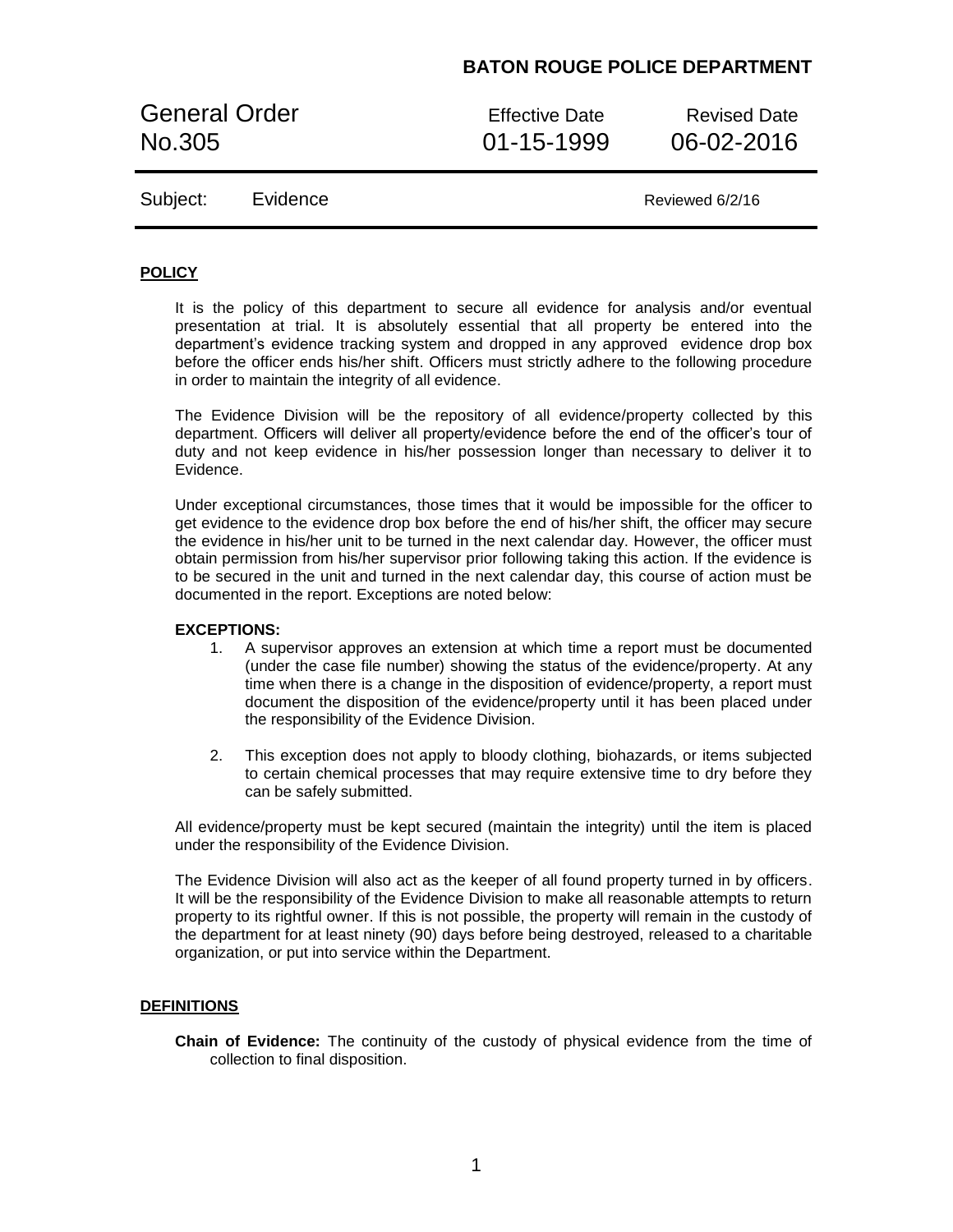General Order **Effective Date** Revised Date No.305 01-15-1999 06-02-2016

### Subject: Evidence Reviewed 6/2/16

- **Evidence**: Any substance or material found or recovered in connection with a criminal investigation.
- **Evidence Technician:** An officer assigned to the evidence room responsible for custody and control of all evidence accepted by or stored in the Department's evidence room.
- **Evidence Room:** The space utilized to store all evidence and found property.
- **Found Property:** Anything of value reported to the department as found by a citizen or located by an officer that is out of the owner's immediate control or has apparently been lost.
- **Personal Property**: Anything of value found in the possession of an individual, whether or not ownership can be immediately established.

#### **PROCEDURES**

#### **I. Processing of Evidence**

- A. Any officer who is called upon to collect evidence will make a report detailing how and where the property/evidence came into the officer's possession and a written inventory of that evidence at the scene of collection. If possible, the evidence will be placed in a departmental evidence bag, and latent prints in a latent envelope. The bag/latent envelope will be completed using the electronic evidence tracking system and delivered to the evidence room or placed in an approved drop box.
- B. The following procedures will be followed when utilizing the departmental evidence or found property bag and latent envelope.
	- 1. All bags and latent envelopes will be filled out completely ( **Hand written descriptions on the evidence bags is optional, but if officer hand writes a description it must match exactly what is typed in the description field(s) in the FileOnQ evidence tracking system** ). Once the officer has printed a barcode label for the evidence/latent envelope, he/she will place the barcode label on the evidence/latent envelope in the required location on the envelope.
	- 2. All bags and latent envelopes will be sealed with evidence tape and have the officer's initials written over the evidence tape.
	- 3. Only approved evidence or found property bags and latent envelopes will be used.
	- 4. Only permanent file numbers will be used on bags and latent envelopes; no temporary file numbers.
	- 5. Do not place the latent envelopes inside the larger evidence bags; the latent envelopes will suffice.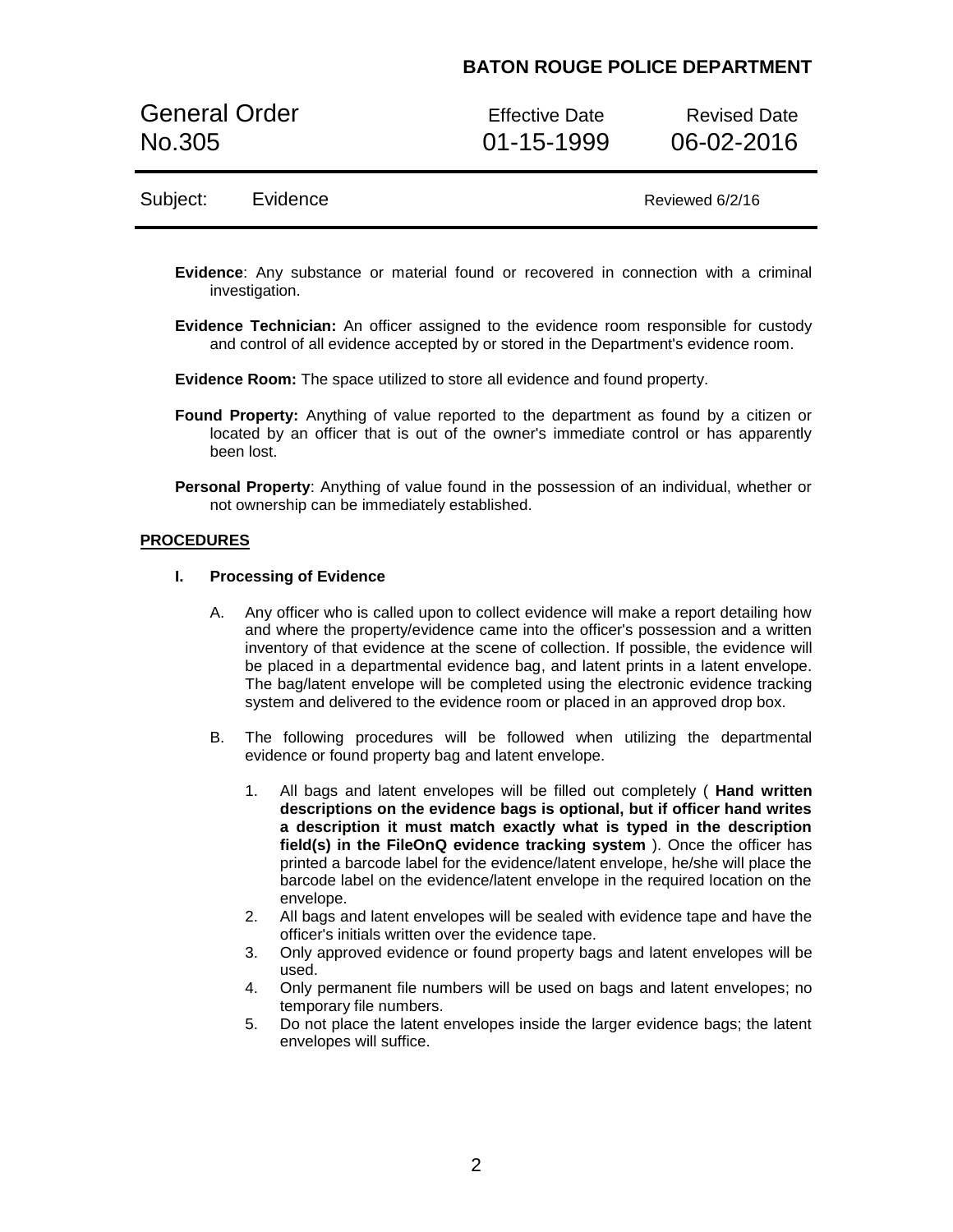General Order **Effective Date** Revised Date No.305 01-15-1999 06-02-2016

Subject: Evidence Reviewed 6/2/16

### **II. Items Requiring Special Handling**

### A. **Recovered firearms**:

- 1. Officers shall make weapon safe by unloading it when feasible to do so. Officers shall at all times when unloading, point the weapon down toward natural Earth (dirt or grass). While unloading, Officer shall not point the weapon in an upward direction or toward concrete, asphalt, metal, etc. If the officers cannot make the weapon safe for any reason, he/she shall take the weapon to the Pistol Range (as soon as possible) to get the weapon made safe by a range officer.
- 2. Officer will not attempt to lift latents or swab for DNA on any weapon to be submitted as evidence or found property. A Crime Scene Officer will attempt to lift prints and swab the weapon for DNA. If any latents are lifted he/she shall submit the latent(s) to evidence.
- 3. Officer will complete an evidence bag, A.T.F. form, and if stolen a copy of the NCIC "hit" and attach forms to bag prior to depositing the weapon into evidence. This will facilitate the return of the weapon to the owner after the case has been disposed of by the court.
- 4. Officer will place weapon and loaded magazine (if applicable) in a clear heat sealed bag with a tie wrap though the barrel. The magazine shall not be inserted in the weapon and if a live round was recovered from the chamber, it will be placed inside the bag loose. A completed evidence envelope will also be placed inside the clear bag where the information can be read through the bag. If the weapon is too large for the clear bag, an evidence envelope shall be attached to the weapon. For high capacity magazines the magazine shall be tagged separately from the weapon. All weapons will have a completed A.T.F. form attached to the outside of the bag along with the NCIC hit if it is reported stolen.
- **5. Firearms shall be tagged separately from casings, bullets recovered separately from firearm (box of bullets or another location), and any recovered projectiles shall be submitted in separate evidence bags from all other evidence in an investigation.**
- B. **Bulk items** (do not overfill an evidence bag): A larger bag may be used and the evidence bag attached to it. If the evidence is too large for any container, the bag will be attached to it with evidence tape. When utilizing the evidence lockers in the Evidence Division processing room, under no circumstances place any evidence/property into a locker forcibly. All item(s) placed into the locker must leave enough clearance as to not interfere with the locking mechanism of the locker and enough clearance for its removal. During the normal working hours of the Evidence Division, any evidence/property too large to fit into the lockers must be checked in at the window, after it has been entered into the FileOnQ evidence tracking system. For after hours of the Evidence Division the officer must call Communications, who will have the call-out officer respond and receive the large item from the case officer. At no time leave any unsecured evidence/property in the Evidence Division processing room or approved drop location. **Note**: Evidence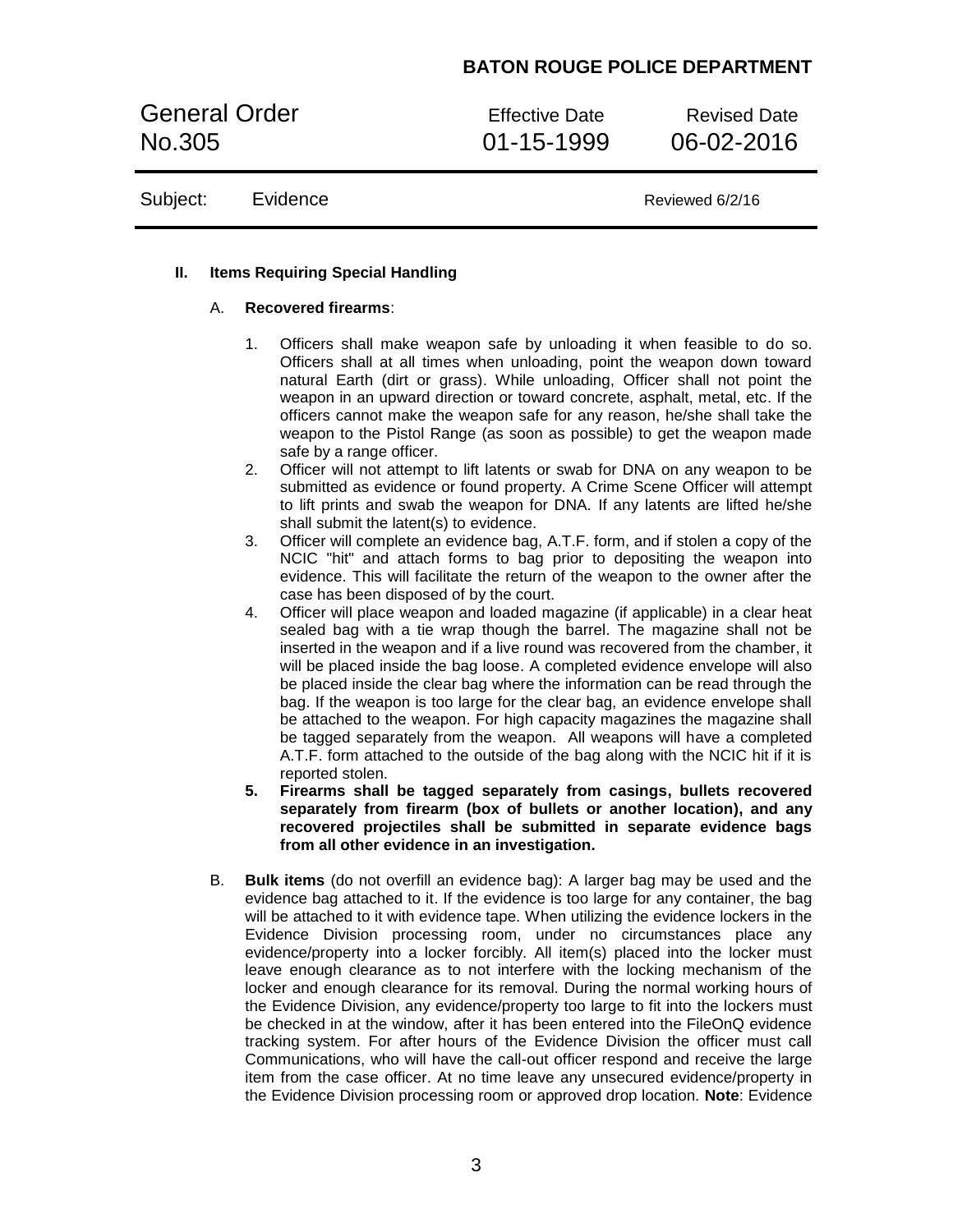General Order **Effective Date** Revised Date No.305 01-15-1999 06-02-2016

### Subject: Evidence Reviewed 6/2/16

/property that may have gasoline or diesel in it must have the fuel removed prior to delivery to the Evidence division.

#### C. **Money**

- 1. Currency must be tagged separate from any other evidence retrieved in an investigation and placed into a separate evidence bag(s). **Note:** When currency is seized from different suspects or locations at a crime scene, officers are to individually package the currency into separate evidence bags and document the seized locations in their incident reports. Supervisors shall ensure that officers adhere to these guidelines and properly document their currency seizures in their reports.
- 2. Any amount over \$100.00 must be counted in the presence of a supervisor and the officer must document the supervisor's name in their incident report.
- 3. During business hours, the money will be submitted directly to the Evidence Division window, after it has been entered into the FileOnQ evidence tracking system.
- 4. After business hours money in an amount over \$300.00 is to be deposited into the drop box located in the Evidence Division processing room.
- 5. After business hours a supervisor shall call out an Evidence Division officer to deposit any amount of \$5000.00 ( total amount for entire case ) or more. This is so the money can be deposited directly into the evidence room safe.
- D. Evidence to be delivered to the crime lab must be accompanied by a Request for Scientific Analysis Form (see IV. Submittals to LSP Crime Lab below).
- E. No glass, breakables, or liquids will be placed in drop boxes. Glass, breakables or liquids will be turned in at the Evidence Division window during business hours. For after hours these items will require the officer to contact a Communications officer, who will contact the call-out officer for the Evidence Division. **Exception:**  All evidence bags containing alcohol vials (no bottles or cans) will be dropped in the **Orange** evidence drop box located in the Evidence Division processing room.
- F. Any evidence that is contaminated with bodily fluid must be collected by Crime Scene personnel and clearly marked "BIOHAZARD".
- G. Any flammable or accelerant must be collected, packaged, and stored by the Fire Department Arson Investigation Team.
- H. Any explosive or explosive device must be collected by the Explosives Section.
- I. Some bulk items may require the utilization of DPW. A supervisor must authorize the request after normal working hours.
- J. Material and substances are to be collected from a known source, when available, for comparison with samples collected as evidence. These comparative samples are to be packaged and preserved separately from all evidence samples.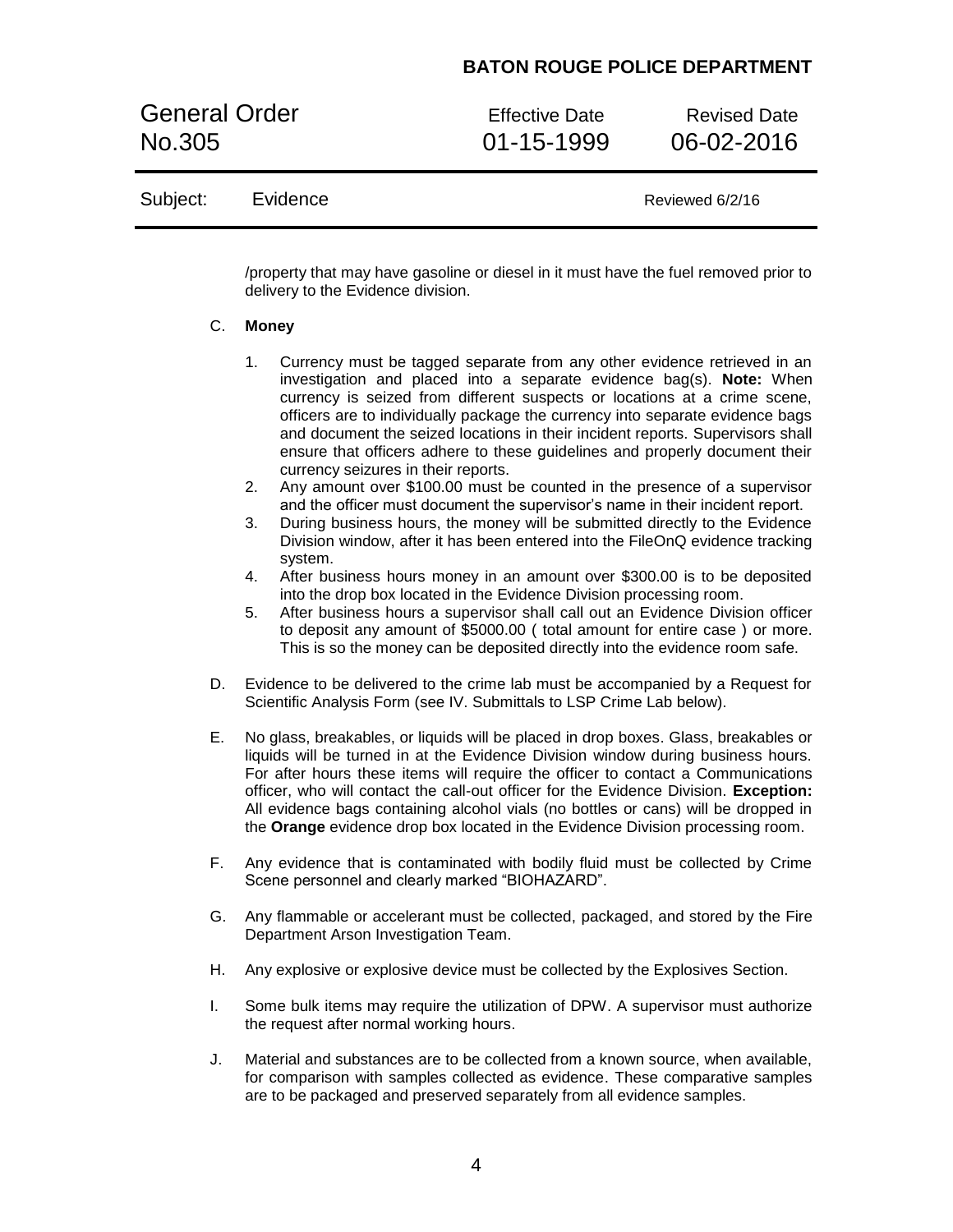General Order **Effective Date** Revised Date No.305 01-15-1999 06-02-2016

| Subject: | Evidence | Reviewed 6/2/16 |
|----------|----------|-----------------|
|----------|----------|-----------------|

- K. Jewelry must be tagged separate from any evidence retrieved in an Investigation.
- L. **Sharp Objects** ( knives, syringes, glass, etc. )
	- 1. Officers will make sharp objects safe prior to placing them inside the evidence bag.
	- 2. Knives and glass should be wrapped with cardboard to protect the sharp area from cutting or puncturing the bag or anyone handling the bag. The cardboard will be secured to the object in a fashion that it does not slip off the sharp area.
	- 3. Syringes will be placed into a vial, secured in a fashion that the syringe does not slip out of the vial. The bags will be marked " made safe " and" Bio Hazard ".

#### M. **Prisoner Personal Property**

The following procedures have been established for the handling of the personal property of prisoners that the East Baton Rouge Parish Prison will not accept. Prisoner property not accepted at the Parish Prison includes cigarettes, lighters, knives and weapons of any kind and anything larger than what will fit in a 12 x 13 x 8 basket.

The **Prisoner Property Intake Receipt** form will be completed in duplicate. The yellow copy is given to the arrestee and the white copy affixed to the outside of the clear plastic bag, paper bag, or on the outside of large articles.

All prisoner personal property not accepted by the East Baton Rouge Parish Prison will be heat sealed in a clear plastic storage bag or put into a brown paper bag, unless the size of the article prohibits use of the bag. Officers are to use evidence tape after the bag(s) are sealed and initial the tape. The prisoner personal property will be entered into the FileOnQ evidence tracking system and placed into an evidence drop box or evidence locker in the Evidence Division processing room. Any property too large for the drop boxes or lockers at the Evidence Division processing room will be treated as over sized evidence (**See Bulk Items**).

1. Complete inventory of property description. This section allows arrestee to designate someone to retrieve his/her property and informs the arrestee that if the **property is not claimed within 90-days, it will be disposed of.** This section requires the signature of the arrestee (if capable) and witnessing officer.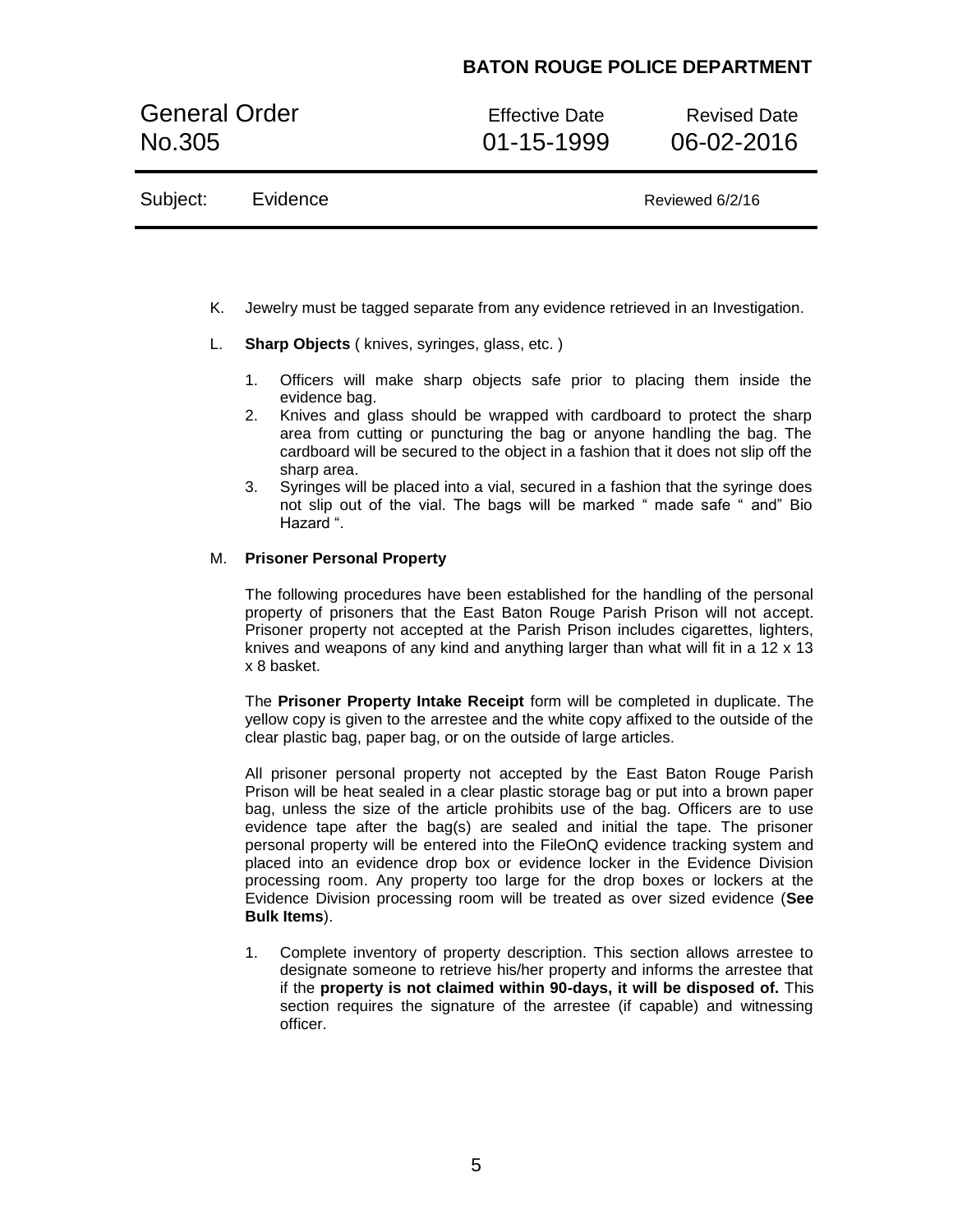General Order **Effective Date** Revised Date No.305 01-15-1999 06-02-2016

| Subject: | Evidence |
|----------|----------|
|          |          |

Reviewed 6/2/16

- 2. This section allows the arrestee to give permission for the Baton Rouge Police Department to dispose of any property having little or no value, i.e papers, cigarettes, lighters, ink pens, etc. If any property is to be disposed of, it must be listed in this section and the form signed by the arrestee and witnessing officer. The officer will enter the property in the FileOnQ evidence tracking system and drop the property into the drop box or evidence locker in the Evidence Division processing room. Evidence Division personnel will dispose of the prisoner personal property.
- 3. This section instructs arrestee where and when his/her property can be retrieved.

#### **III. Photographs In Lieu Of Evidence Collection**

- A. All rented or leased evidence (pagers, cellular telephones, etc.) may be photographed and then returned to the owner.
- B. Any large item of evidence where the suspect in the case is unknown will be photographed and returned to the owner unless it is a firearm or evidence to be further analyzed.
- C. Use photographs in all cases, if possible, along with an evidence release to conserve space in the evidence room.
- D. Any photograph taken at a crime or crash scene is considered property of the department. All photographs will be placed in evidence and properly documented. Officers will not take photographs as souvenirs, nor will digital images be circulated for purposes other than investigation.
- E. The following guidelines will be adhered to when submitting any form of digital imaging into evidence.
	- 1. Any officers using a digital camera, either departmental or personally owned, while photographing evidence, crime scenes, or documents that will be submitted to evidence, must document the use of a digital camera in a written police report.
	- 2. Digital images will be saved on a non-rewritable CDR/DVDR by the officers who took for enhancement or documentation.
	- 3. No alterations of the images, whatsoever, will be made to the image while in the camera, or device.
	- 4. The officer who photographed and copied the images to the CDR will do so in its entirety and then will review and confirm that the photographs/files were complete and accurately copied. This procedure will also be documented in a police report. To include the name of the photographer, the date the images were taken, and the case file number.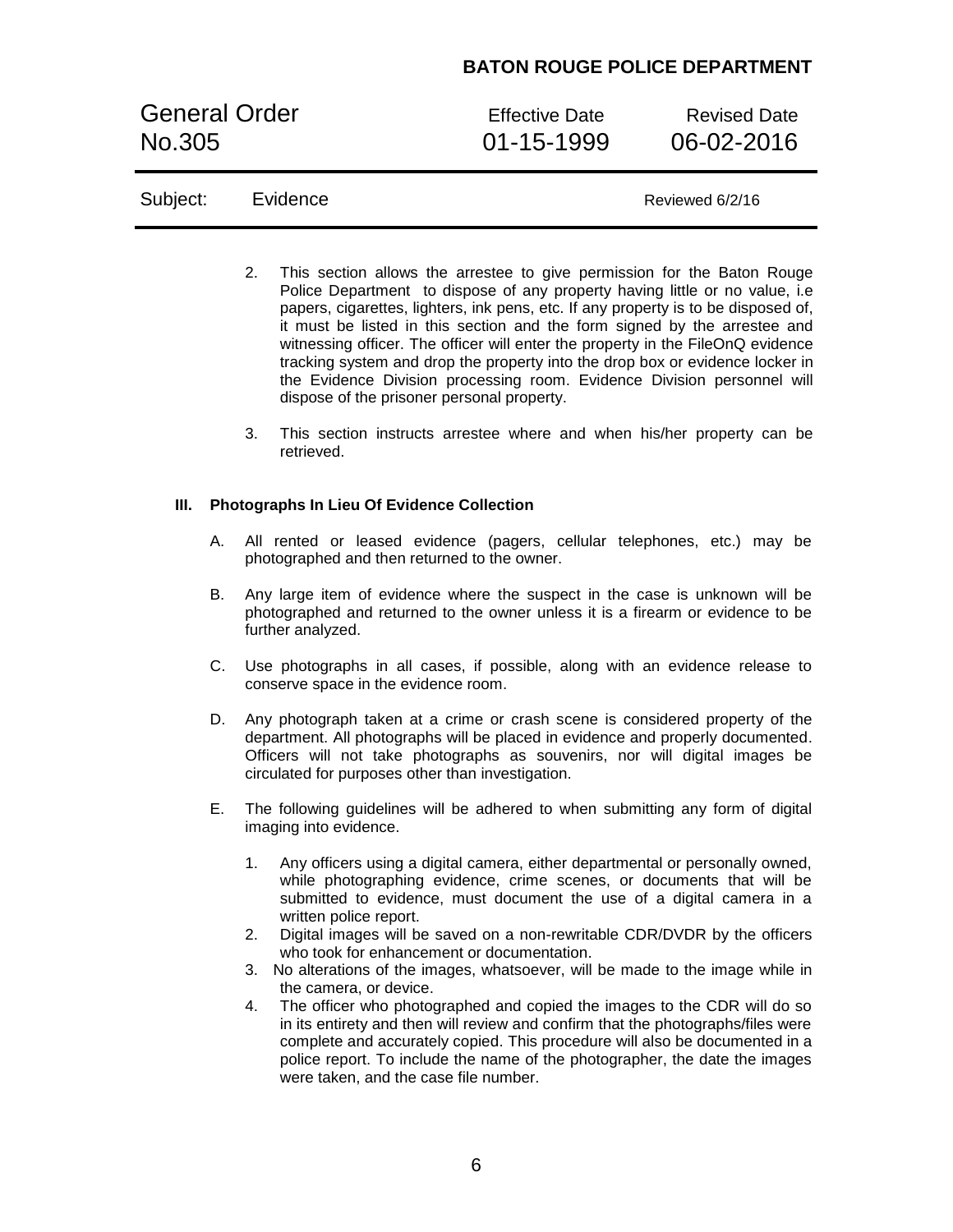General Order **Effective Date** Revised Date No.305 01-15-1999 06-02-2016

| Subject: |    | Evidence<br>Reviewed 6/2/16                                                                                                                                                                            |
|----------|----|--------------------------------------------------------------------------------------------------------------------------------------------------------------------------------------------------------|
|          | 5. | The "original" CDR will be treated as evidence. It will be placed into custody                                                                                                                         |
|          |    | and documented consistent with established guidelines.                                                                                                                                                 |
|          | 6. | Additional CDs may be copied and marked as such, for investigation<br>purposes. All images will be downloaded using licensed software. The<br>CDR/DVDR case along with the actual disc will be marked. |
|          | 7. | All images will be maintained and follow the proper chain of custody and<br>procedures for authentication purposes.                                                                                    |

8. A separate CDR(s) will be used to store images for each case. The CDR will be labeled dated and initialed when submitted as evidence.

### **IV. Submittals to LSP Crime Lab**

- A. Any officer collecting evidence that may be analyzed at the LSP crime lab will fully complete all fields in the FileOnQ evidence tracking system for submission. Evidence Division Personnel will print an electronic automated LSP Crime Lab for Scientific Analysis form, once it is requested to be sent to the LSP Crime Lab. All detectives requesting DNA evidence to be submitted to the LSP Crime Lab for analysis will provide a fully completed " LSP Authorization for Consumption of DNA Evidence " form and " LSP DNA Case Supplemental Information Sheet " form to the Evidence Division personnel.
- B. Evidence Division personnel will submit the evidence to the LSP Crime Lab, and collect and maintain all receipts for evidence submitted.
- C. All laboratory results will be submitted in writing to the Evidence Division, which is accessible through iResults via LSP Crime Lab web site.
- D. The LSP Crime lab will not accept cases where the suspect is unknown, except rape and murder. Submit all other cases with reference name or indicate: Hold - Pending Reference subject.
- E. All Crime lab submittals may be on the same form providing they are under the same file number, no matter how many evidence bags. If more space is needed, then another form can be added. **Exceptions:** If the evidence is either an additional or resubmission item of evidence, it has to be on a separate LSP Request for Scientific Analysis form.
- F. If several items will be delivered to the crime lab, they may be packaged separately and included in the same evidence bag.
- G. For the detective divisions that the LSP Crime Lab has set a limited number of submissions for analysis per month, that division will keep track of their submissions. The number of submissions will not be maintained by the Evidence Division.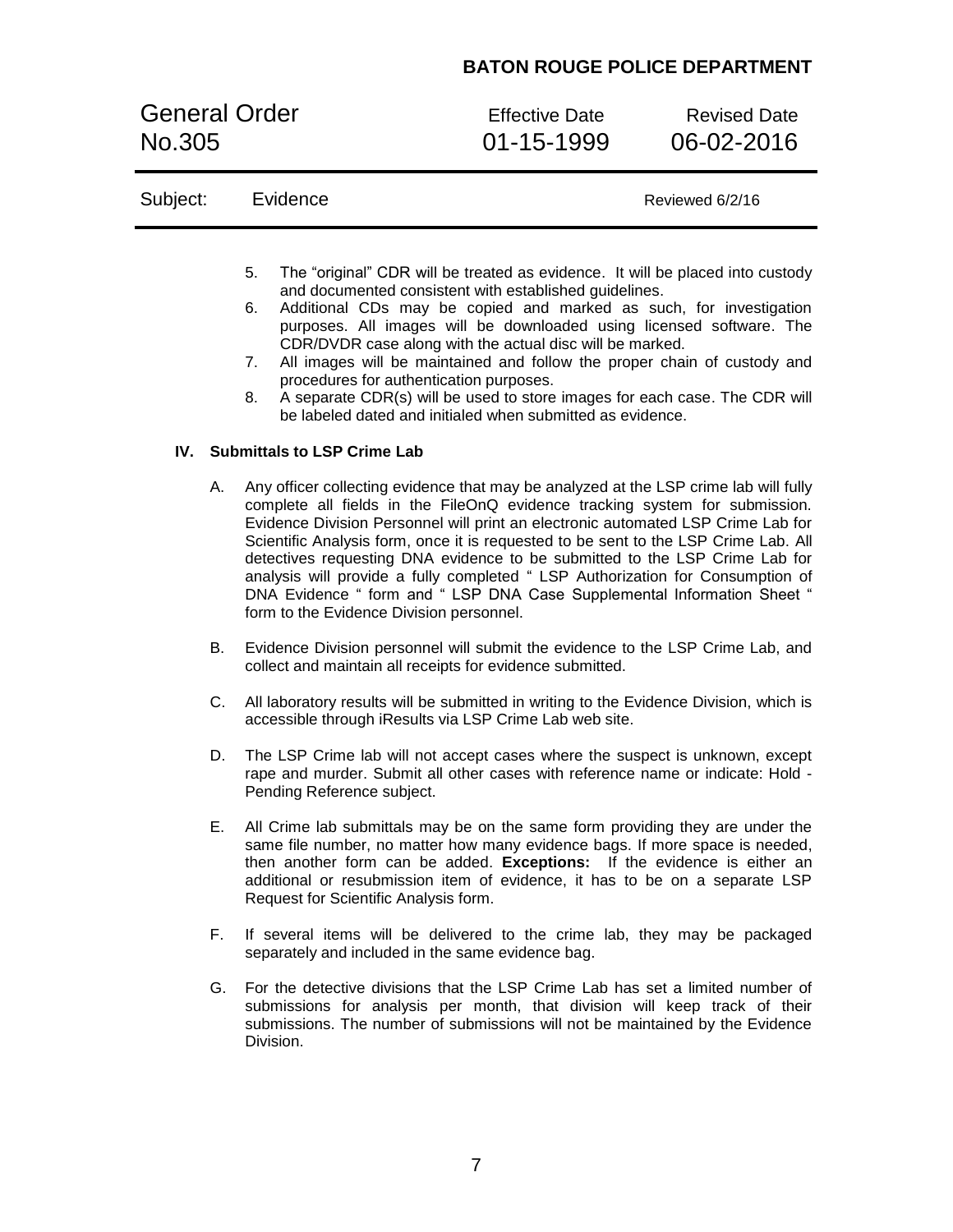General Order **Effective Date** Revised Date No.305 01-15-1999 06-02-2016

Subject: Evidence Reviewed 6/2/16

### **V. Delivery of Evidence**

- A. Officers are able to use the drop boxes and lockers at the Evidence Division processing room or other approved drop boxes. Evidence placed in the drop boxes and lockers will be collected by the Evidence Division once daily Monday – Friday. All evidence will be entered into the electronic evidence tracking system ( FileOnQ ) and then placed into evidence drop boxes or lockers. The following procedures apply:
	- 1. No evidence/property will be left outside drop boxes or lockers.
	- 2. All large evidentiary/property items will be delivered to the evidence room during normal working hours. After hours Communications will be contacted for items that are too large to fit in the drop boxes or lockers. The Communication dispatcher will contact the call-out officer for the Evidence Division, who will respond to receive the large item.
	- 3. All evidence requiring refrigeration will be placed in the refrigerator inside the Evidence Division processing room. The evidence refrigerator has individual cubicles with keys. After the officer has entered the evidence into the evidence tracking system, the officer will place the evidence in the cubicle. Officers are to lock the cubicle and drop the key inside the keyhole slot.
- B. No evidence will be accepted without charges.

#### **VI. Storage of Evidence**

- A. Evidence technicians will assign a storage location to each piece of evidence and record this in a master file (FileOnQ evidence tracking system ).
- B. Evidence requiring added security including, but not limited to money, precious metals, and gemstones, weapons, and narcotics will be stored in a separate more secure area.
- C. Perishable items will not be accepted by the Evidence Division. If a large quantity of perishable food items have been recovered or seized and cannot be returned to the owner, before spoiling, they may be given to a charitable organization or destroyed after being photographed. This will be documented by report.
- D. Only Evidence personnel or those with legitimate business may enter the evidence room facility. A log will be kept of all that enter, except for evidence technicians assigned to the facility.
- E. Items such as blood and rape kits that require refrigeration should be placed in the refrigerator, which is located in the Evidence Division processing room.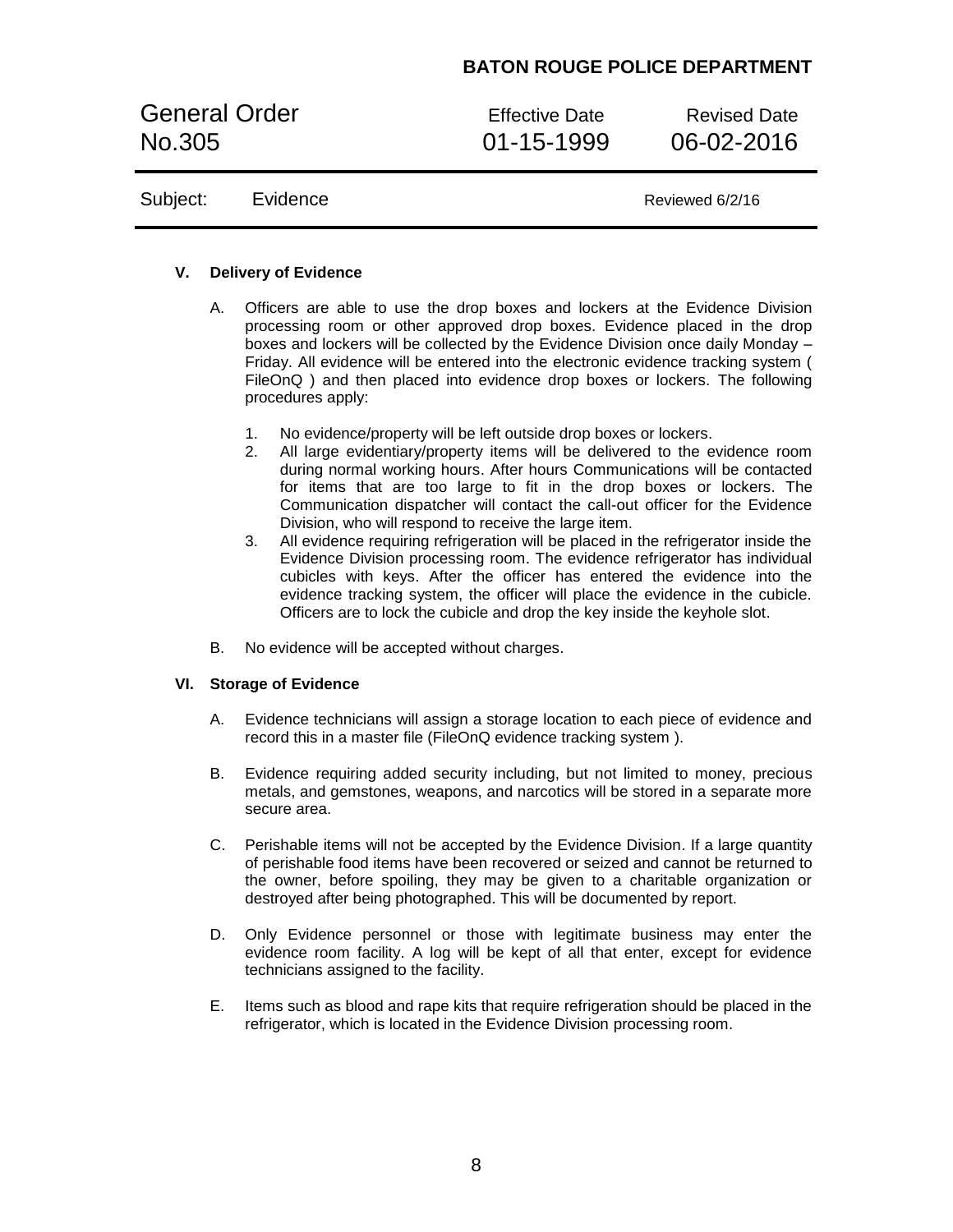General Order **Effective Date** Revised Date No.305 01-15-1999 06-02-2016

Subject: Evidence Reviewed 6/2/16

#### **VII. Transfer of Custody**

- A. Evidence technicians will record any change of custody of all physical evidence/property. This will be done by an electronic signature pad signed by the recipient, as well as any computer record that may be made of such transfer.
- B. Officers who assume custody of any evidence bear responsibility for ensuring its security and return upon demand. If required by a prosecutor, officers may effect a change of custody by completing the appropriate form furnished by the evidence technician.
- C. Both individuals exchanging custody must sign the form. The officer relinquishing custody must deliver the form to the evidence room where the change of custody will be recorded.
- D. Property (found property of court ordered evidence) that is to be used for training and/or narcotics activities will have a written request specifying the required item(s) through the chain of command to the Chief of Police. Once the request has been approved, the officer will obtain the specified items from the Evidence Division. The Evidence Division will inspect the item(s) for marking, serial number, and/or the weight of the item(s) prior to releasing it to the officer. The officer will be solely responsible for returning the item(s) to the Evidence Division in the same condition in which the item(s) was/were received. Once the item(s) has been returned to the Evidence Division, the item(s) will be inspected and/or weighed by the evidence officer to ensure that the item(s) returned is the same as the Item(s) checked out; the item(s) must be consistent in marking, serial numbers, and weight.

#### **VIII. Disposal of Evidence**

- A. When no longer needed for evidentiary purposes all evidence except firearms and contraband will be returned to the owner unless title to the evidence is transferred to the Department or the owner fails to claim the evidence. In such cases the Commander of the Evidence and Property room may:
	- 1. Destroy the evidence.
	- 2. Release it to a charitable organization.
	- 3. Retain it for use by the Department.
- B. Firearms not claimed by the owner will be retained for use by the Department or destroyed.
- C. Nothing contained herein will be construed as to contradict a court order.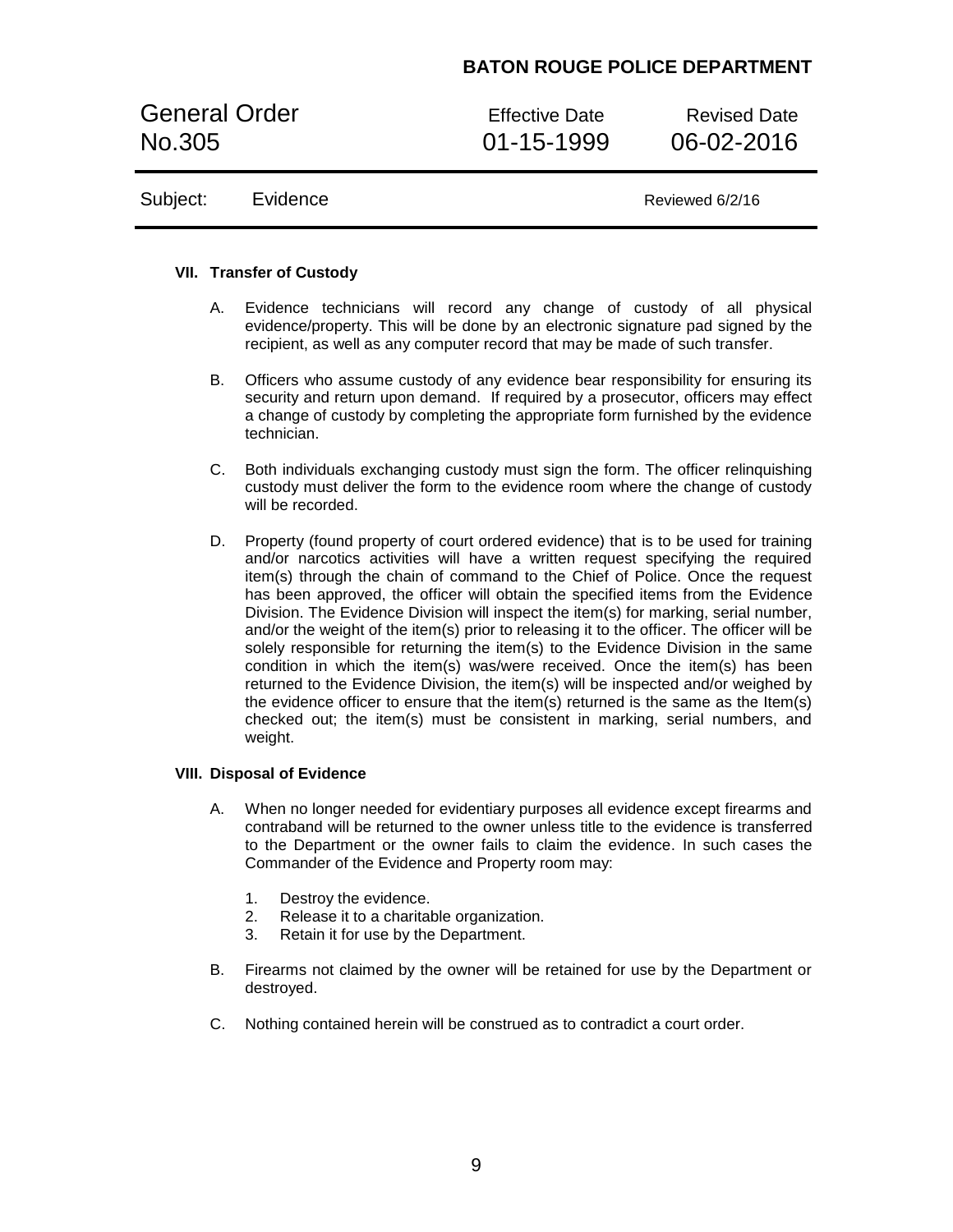General Order **Effective Date** Revised Date No.305 01-15-1999 06-02-2016

|  | Subject: | Evidence | Reviewed 6/2/16 |
|--|----------|----------|-----------------|
|--|----------|----------|-----------------|

- D. All narcotics and dangerous drugs will be disposed of in keeping with proper environmental procedures.
	- 1. Randomly selected drug evidence to be destroyed will be weighed in the presence of an Internal Affairs investigator. The weight will then be compared with any previous weight indicated to check for possible discrepancies. If other than nominal difference is noted, the contraband will be impounded, and an investigation will be conducted by the Internal Affairs unit.
	- 2. If no discrepancy is found, the evidence will be destroyed. The investigator from Internal Affairs will accompany an evidence technician during the disposal process.
	- 3. Prior to the destruction of evidence the District Attorney's Office will be notified and, if possible, a representative from that office will accompany Department personnel during the destruction process.
	- 4. After the destruction, a report will be submitted to the Chief of Police containing the following elements:
		- a. Date, time and location of the destruction.
		- b. An inventory of all items destroyed.
		- c. A list of those present during the process.

### **IX. Found Property**

- A. An officer investigating a report of found property will make every attempt to contact the owner of the property. If all reasonable attempts fail, the officer will place the property in a departmental approved evidence/property bag. Only if there is no indication as to who the owner is will the officer mark "UNKNOWN" in the space provided for the owner's name in the FileOnQ evidence tracking system. If there is a reasonable belief as to who the owner is, then that individual's name will be indicated.
- B. A report will be filed giving a summary of the officer's attempts to locate the owner and the name of the individual notifying police. In some instances, this individual may be eligible to claim the property. He will be given the file number of the report and advised to contact the evidence room for details.
- C. If the property is too large to place in a found property bag, attach a completed bag to the property and deliver to the Evidence Division processing room.
- D. All property will be entered into the FileOnQ evidence tracking system and delivered to the Evidence Division for storage.